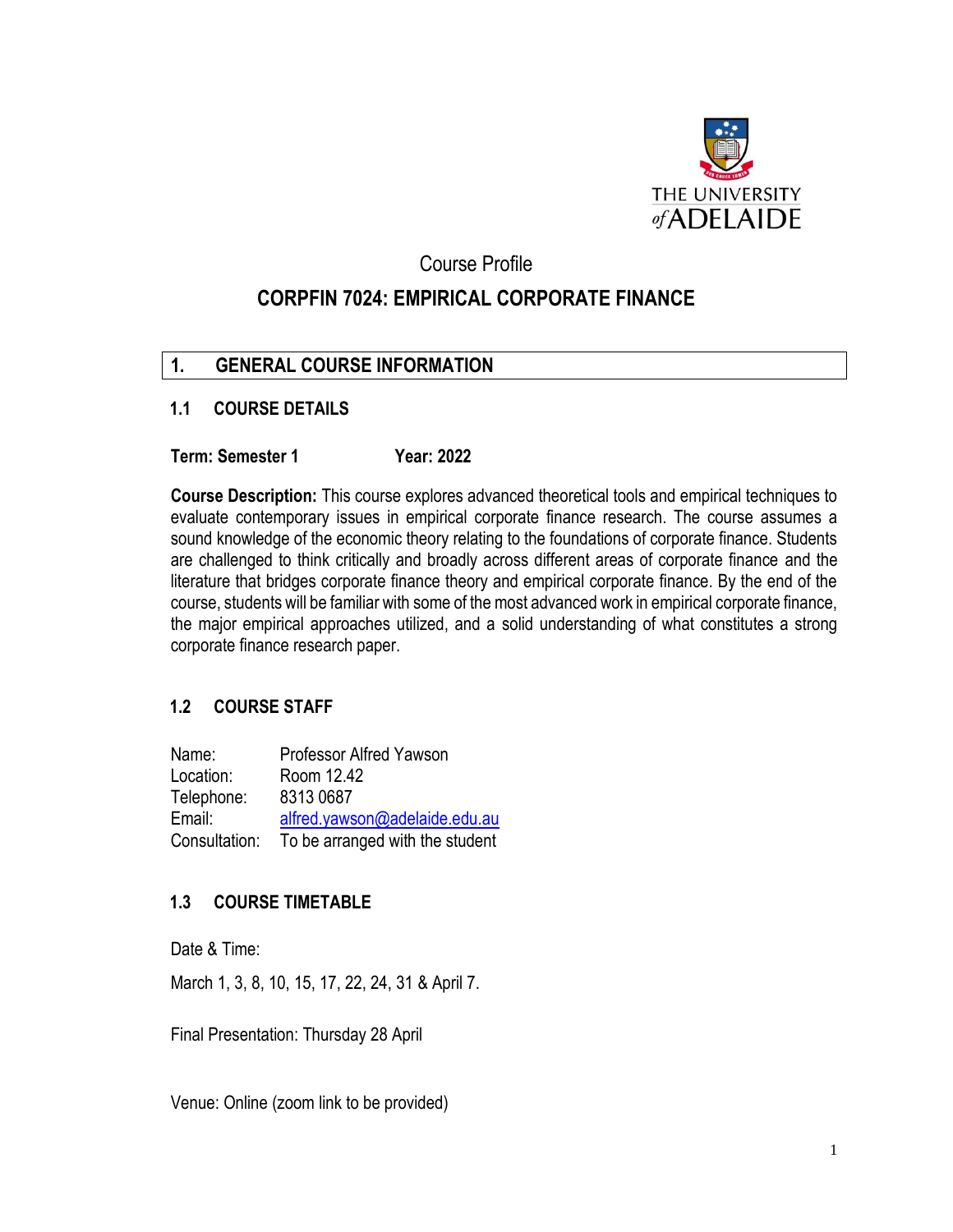#### **Course Learning Outcomes:**

On successful completion of this course, students will achieve the following course learning outcomes (CLOs):

- 1. Think critically across different areas of corporate finance and the literature that bridges corporate finance theory and empirical corporate finance (CLO1) .
- 2. Develop a solid understanding of some of the most advanced work in empirical corporate finance (CLO2).
- 3. Acquire advanced knowledge of the major empirical approaches utilized and what constitutes a strong corporate finance research paper (CLO3)
- 4. Present and communicate effectively to a knowledgeable audience about current theoretical and empirical research ideas in corporate finance (CLO4).

#### **UNIVERSITY GRADUATE ATTRIBUTES**

This course will provide students with an opportunity to develop the Graduate Attribute(s) specified below:

| UNIVERSITY GRADUATE ATTRIBUTE                       | <b>COURSE</b>    |
|-----------------------------------------------------|------------------|
|                                                     | <b>LEARNING</b>  |
| Deep discipline knowledge and intellectual breadth  | CLO1, CLO2, CLO3 |
| Creative and critical thinking, and problem solving | CLO1, CLO2, CLO3 |
| Teamwork and communication skills                   | CLO <sub>4</sub> |
| Professionalism and leadership readiness            | CLO1, CLO2, CLO3 |

# **2. TEACHING & LEARNING ACTIVITIES**

#### **LEARNING RESOURCES**

Journal articles, course website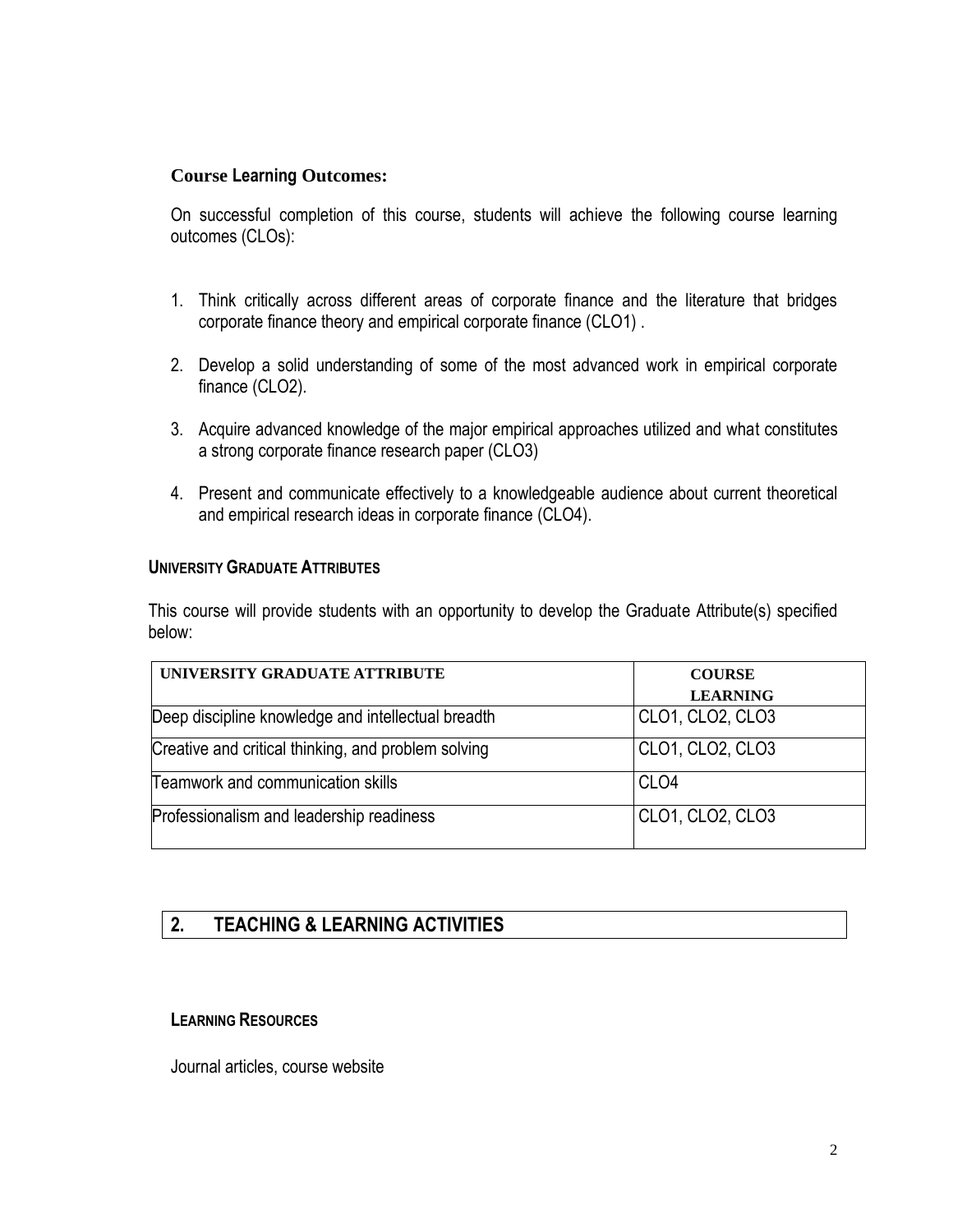## **WORKLOAD**

This is a PhD-level course and therefore you will be expected to treat this course at least as a standard 12 unit university course, implying that you are expected to commit to *at least* 9 hours of private study per week.

Students in this course are expected to attend all classes*.* Failure to attend 80% of the classes (9 sessions) will lead to an automate FAIL.

#### **LEARNING ACTIVITIES SUMMARY**

#### **LEARNING & TEACHING MODES**

The course focuses on empirical corporate finance. Lecture topics and basic reading lists are provided below. The teaching and learning approach adopted emphasises the importance of developing critical thinking and analytical skills. This is achieved through a mix of lectures, class presentations and discussions, quizzes and a proposal or research paper.

#### **Weekly Class Activities:**

In order to obtain the full benefit from the course, students should:

1. Read the assigned reading for each class and be prepared to ask critical questions and to answer specific questions about the readings.

2. Attend all classes and arrive on time.

3. Actively participate in class: Answer questions posed by the instructor, and ask your own questions.

4. If issues are still not clear, first ask your classmates, then ask the instructor, send me a mail, or come to my office during the consultation hours.

The rationale for the above suggestions and requirements in following these points is necessary to achieve the learning outcomes. Lectures and class discussions and presentations are all aimed to facilitate your learning. However, ultimately, the time and effort each student devotes to the course will determine how much he or she learns from it. During a typical 3-hour session, the first half of class will be devoted to covering the lecture material. These lectures are intended to establish an analytical framework for investigating major corporate finance issue. The lecturer will focus on the most challenging concepts and students are encouraged to engage in a dialogue to facilitate better understandings of the materials. The second half of the class will generally involve student presentations and discussions of the research articles on key issues raised during lectures, prior class discussions and assigned readings. These will help students develop both an understanding of the theoretical underpinning of the literature and a familiarity with how these theories are evaluated empirically.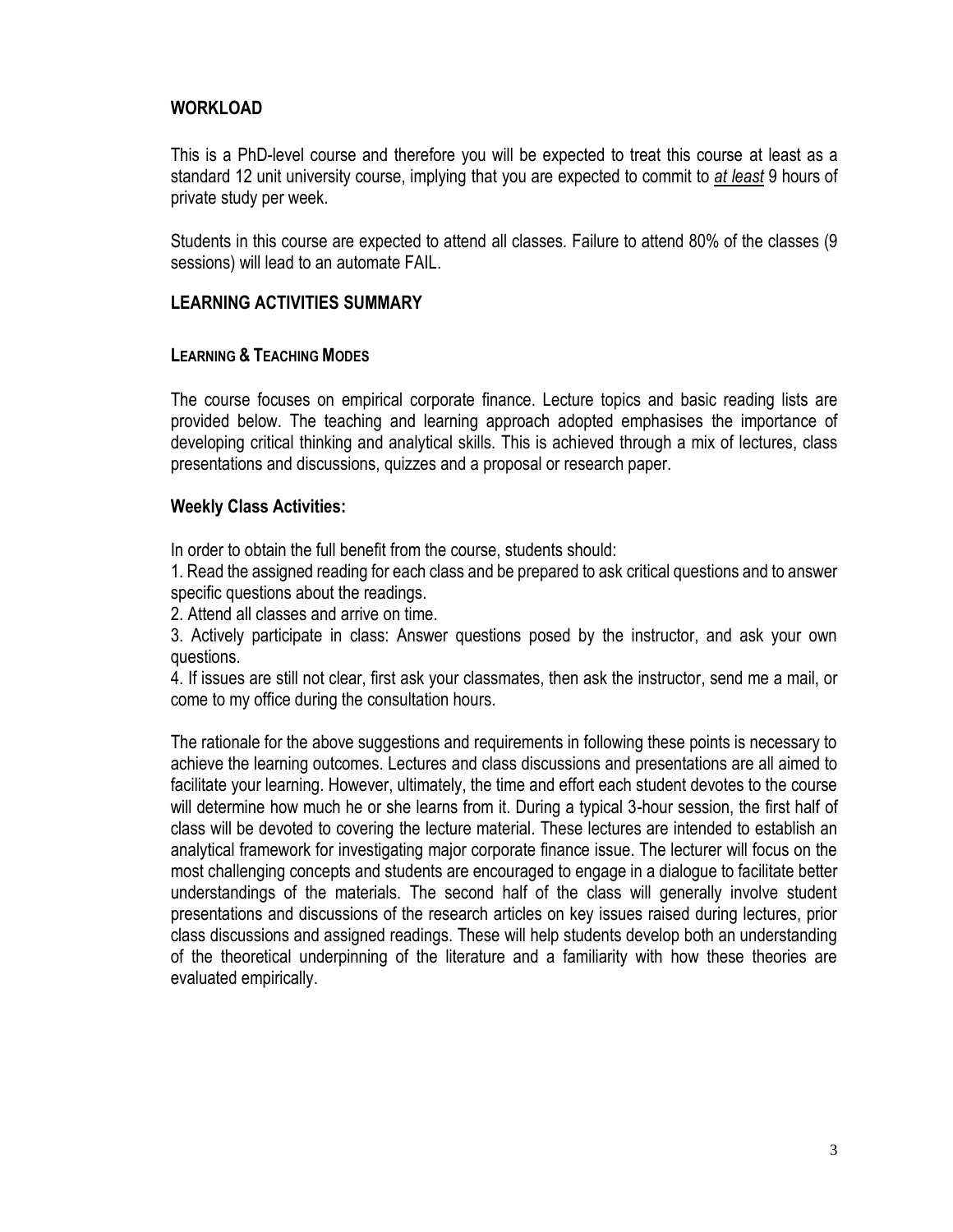## **LEARNING ACTIVITIES SUMMARY**

#### **1. Financial Policy: Capital structure**

Date: Tuesday, 1 March, 10am -1pm

### **Readings**

- 1. Modigliani, Franco, and Merton Miller, 1958, The Cost of Capital, Corporation Finance and the Theory of Investment, American Economic Review 48, 261-297.
- 2. Stiglitz, Joseph E., 1974, On the Irrelevance of Corporate Financial Policy, American Economic Review, 851-865.
- 3. Myers, Stewart, 1984, The Capital Structure Puzzle, Journal of Finance 37, 575-592.
- 4. Titman, Sheridan, and Roberto Wessels, 1988. [The Determinants of Capital Structure Choice,](http://www.jstor.org/view/00221082/di992011/99p03034/0) Journal of Finance 1-19.
- 5. Fama, Eugene, and Kenneth French, 2005. Financing Decisions: Who Issues Stock? Journal of Financial Economics 76, 549–582.
- 6. Lemmon, Michael, Michael Roberts, and Jaime Zender, 2008. Back to the Beginning: Persistence and the Cross-section of Corporate Capital Structure, Journal of Finance 63, 1575– 1608.
- 7. DeAngelo, H.,Roll,R., 2015. How Stable are Corporate Capital Structures? Journal of Finance 70, 373–418.
- 8. Ralf Elsas, Mark J. Flannery, Jon A. Garfinkel, 2014. Financing Major Investments: Information about Capital Structure Decisions, Review of Finance 18, 1341–1386
- 9. Cheol S. Eun, Lingling Wang, 2016. International Sourcing and Capital Structure , Review of Finance 20, 535–574.
- 10. Vahap B. Uysal, 2011. Deviation from the target capital structure and acquisition choices. Journal of Financial Economics 102. 602–620.
- 11. Harry DeAngeloLinda DeAngeloToni M. Whited 2014. Capital structure dynamics and transitory debt. Journal of Financial Economics 99, 235–26
- 12. Klasa, S., Ortiz-Molina, H., Serfling, M., Srinivasan, S., 2018. Protection of trade secrets and capital structure decisions. Journal of Financial Economics 128, 266-286.
- 13. DeAngelo, H. 2022. The capital structure puzzle: What are we missing? Journal of Financial and Quantitative Analysis, 57, 413-454.

## **2. Financial Policy: Capital Raising**

Date: Thursday, 3 March, 10am -1pm

- 14. Alexander Ljungqvist, 2006. IPO Underpricing" in B. Espen Eckbo (ed.), Handbook of Corporate Finance: Empirical Corporate Finance, Volume A, (Handbooks in Finance Series, Elsevier/North-Holland), Chapter 7.
- 15. Ritter, J.R., 1987. The Costs of Going Public, Journal of Financial Economics 19, 269-282.
- 16. Masulis, Ronald W., and Ashok N. Korwar, 1986. [Seasoned Equity Offerings: An Empirical](http://www.sciencedirect.com/science/article/B6VBX-45MFSDG-3F/2/65571a01575d7b80782ddd6b63ae7239)  [Investigation,](http://www.sciencedirect.com/science/article/B6VBX-45MFSDG-3F/2/65571a01575d7b80782ddd6b63ae7239) Journal of Financial Economics 15, 91–118.
- 17. Mikkelson, Wayne H., and Megan M. Partch, 1986. [Valuation Effects of Security Offerings and](http://www.sciencedirect.com/science/article/B6VBX-45MFSDG-3C/2/bbeedbf09f1abce6e7f9f78b047a033d)  [the Issuance Process,](http://www.sciencedirect.com/science/article/B6VBX-45MFSDG-3C/2/bbeedbf09f1abce6e7f9f78b047a033d) Journal of Financial Economics 15, 31–60.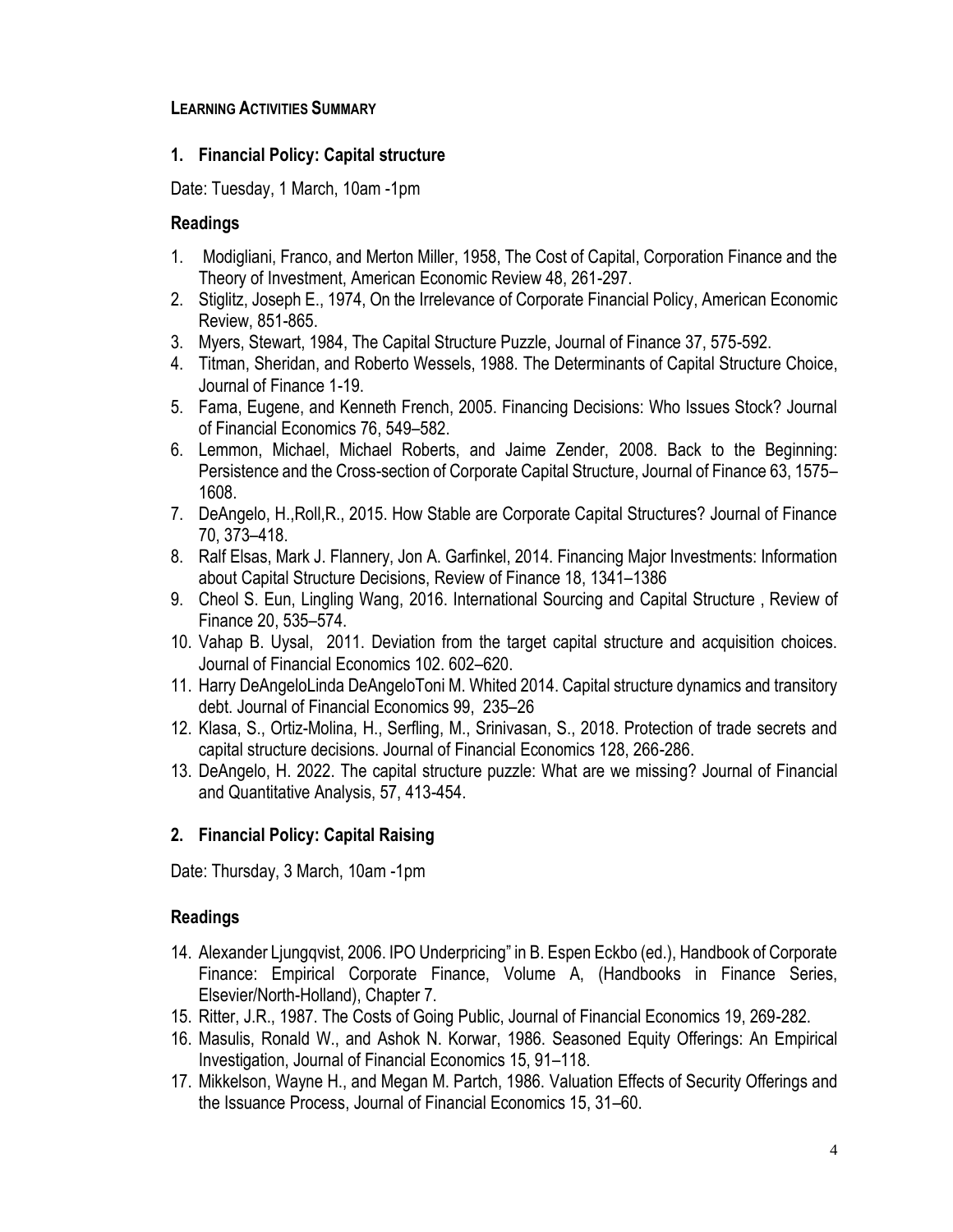- 18. Asquity, Paul, and Mullins, 1986. [Equity Issues and Offering Dilution.](http://www.sciencedirect.com/science?_ob=ArticleURL&_udi=B6VBX-45MFSDG-3D&_user=489256&_rdoc=1&_fmt=&_orig=search&_sort=d&view=c&_acct=C000022721&_version=1&_urlVersion=0&_userid=489256&md5=828ff3bb7498d39ef805c9347a0594dd) Journal of Financial Economics 15, 61−89.
- 19. DeAngelo, H., DeAngelo, L. Stulz, R. M. 2010. Seasoned equity offering, market timing, and the corporate lifecycle. Journal of Financial Economics 95, 275-295.
- 20. Brugler, J., Comerton-Forde, C., & Hendershott, T. 2020. Does Financial Market Structure Affect the Cost of Raising Capital? Journal of Financial and Quantitative Analysis, 1-38.
- 21. Adhikari, B., Cicero, D., & Sulaeman, J. 2020. Does Local Capital Supply Matter for Public Firms' Capital Structures? Journal of Financial and Quantitative Analysis, 1-35.
- 22. Amy Dittmar, Ran Duchin ,Shuran Zhang, 2020. The timing and consequences of seasoned equity offerings: A regression discontinuity approach. Journal of Financial Economics138, 254- 276.
- 23. Ann Marie Hibbert, Qiang Kang, Alok,Kumar, Suchi Mishra 2020. Heterogeneous beliefs and return volatility around seasoned equity offerings. Journal of Financial Economics, 137, 571- 589.
- 24. Aggarwal, D., Eldar, O. Yael V.Hochberg, Y. V., Litov, L. P. 2022. The rise of dual-class stock IPOs, Journal of Financial Economics 122-153.
- 25. Aghamolla, C., Thakor, R. T. IPO peer effects. Journal of Financial Economics, In Press.
- 26. Busaba, W. Y., Restrepo, F. The "7% solution" and IPO (under)pricing. Journal of Financial Economics, In Press.

## **3. Financial Policy: Dividend Policy**

Date: Tuesday, 8 March, 10am -1pm

- 27. Miller, Merton, and Franco Modigliani, 1961, Dividend Policy, Growth and the Valuation of Shares, Journal of Business 34, 411-433.
- 28. Miller, Merton, and Kevin Rock, 1985, Dividend Policy Under Asymmetric Information, Journal of Finance 40, 1031-1051.
- 29. DeAngelo, H., DeAngelo, L., Skinner, D.J., 2004. Are dividends disappearing? Dividend concentration and the consolidation of earnings. Journal of Financial Economics 72, 425—456.
- 30. DeAngelo, H., DeAngelo, L., Stulz, R.M., 2006. Dividend policy and the earned/contributed capital mix: a test of the life-cycle theory. Journal of Financial Economics 81, 227—254.
- 31. Hammed, A., Xie, J. 2019. Preference for dividends and return comovement. Journal of Financial Economics, 132, 103–125.
- 32. Grennan, J. 2019 , Dividend payments as a response to peer influence, Journal of Financial Economics 131 549–570.
- 33. Ham, C. G,. Zachary R. Kaplan, Z. R. .Leary, M. T. Do dividends convey information about future earnings? Journal of Financial Economics, In press.
- 34. David J. Denis, D. J., Osobov, I. 2008. Why do firms pay dividends? International evidence on the determinants of dividend policy. Journal of Financial Economics 89, 62– 82.
- 35. Floyd, E., Nan Li, N., Skinner, D. J. 2015. Payout policy through the financial crisis: The growth of repurchases and the resilience of dividends. Journal of Financial Economics, 118, 299-316.
- 36. Janis Berzins, Øyvind Bøhren, Bogdan Stacescu, 2018. Shareholder Conflicts and Dividends, Review of Finance 22, 1807–1840.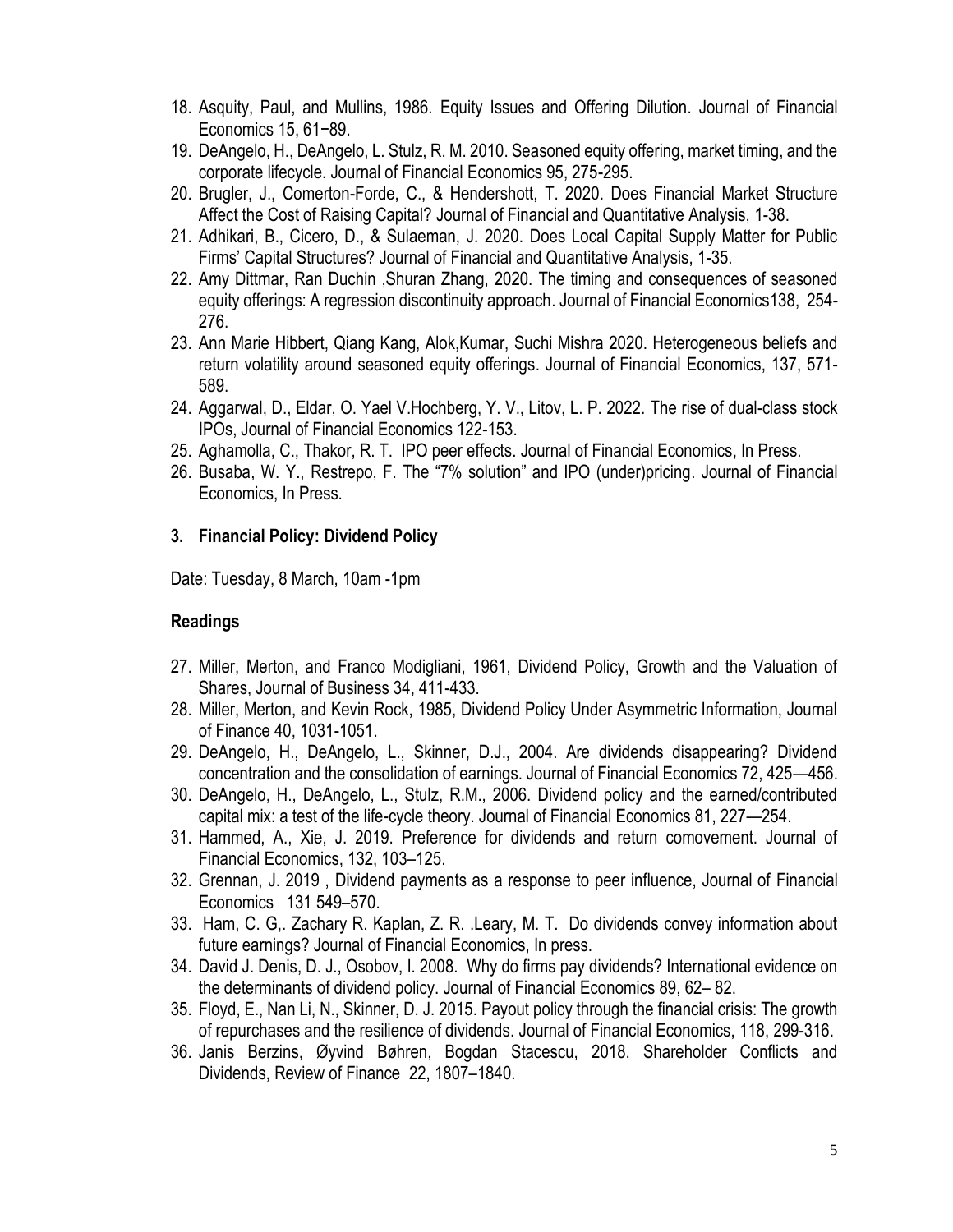- 37. Kale, J., Kini, O., & Payne, J. 2012. The Dividend Initiation Decision of Newly Public Firms: Some Evidence on Signaling with Dividends. Journal of Financial and Quantitative Analysis 47, 365-396.
- 38. Kahle, K.M., Stulz, R.M., 2020. Are Corporate Payouts Abnormally High in the 2000s? Journal of Financial Economics 142, 1359-1380.
- 39. Michaely, R. Amani, M., 2022. Disappearing and reappearing dividends. Journal of Financial Economics 143, 207-226.

## **4. Investment Policy: The Market for Corporate Control**

Date: Thursday, 10 March, 10am -1pm

#### **Readings**

- 40. Andrei Shleifer, Robert W. Vishny, 2003, Stock Market Driven Acquisitions, Journal of Financial Economics, Volume 70, 295-311.
- 41. Masulis, R., Wang, C., Xie, F., 2007. Corporate Governance and Acquirer Returns. Journal of Finance, 62: 1851-1889.
- 42. Harford, J., Humphery-Jenner, M., Powell, R. G., 2012. The Sources of Value Destruction in Acquisitions by Entrenched Managers. Journal of Financial Economics, 106: 247-261.
- 43. Ahern, Kenneth R., 2012. Bargaining Power and Industry Dependence in Mergers. Journal of Financial Economics, 103: 530-550.
- 44. Golubov, A. Yawson, A. Zhang, H., 2015. Extraordinary Acquirers. Journal of Financial Economics, 116: 314-330.
- 45. Albert Sheen. 2014. The Real Product Market Impact of Mergers. The Journal of Finance, 69, 2651 – 2688.
- 46. Eckbo, B.E., Makaew, T., Thorburn, K.S., 2018. Are stock-financed takeovers opportunistic? Journal of Financial Economics 128, 443-465.
- 47. Olivier Dessaint, O., Golubov, A., Volpin, P. 2017. [Employment protection and takeovers,](http://www.sciencedirect.com/science/article/pii/S0304405X1730096X) Journal of Financial Economics 125, 369-388.
- 48. Claudio Loderer, URS Waelchli, 2015. Corporate Aging and Takeover Risk, Review of Finance 19, 2277–2315.
- 49. Dai, Y., Gryglewicz, S., & Smit, H. 2021. Less Popular but More Effective Toeholds in Corporate Takeovers. Journal of Financial and Quantitative Analysis, 56, 283-312.
- 50. Guernsey, S. Simone M.Sepe, S. M., Serfling, M. 2022. Blood in the water: The value of antitakeover provisions during market shocks, Journal of Financial Economics 143, 1070-1096.
- 51. Antón, M., Azar, J., Gine, M., Lin, L., X. 2022. Beyond the target: M&A decisions and rival ownership. Journal of Financial Economics 144, 44-66.

## **5. Investment Policy: Divestitures, asset sales & bankruptcies**

Date: Tuesday, 15 March, 10am -1pm

- 52. Lang, L., A. Poulsen, and R. Stulz, 1995, Asset selloffs, firm performance, and the agencycosts of managerial discretion,Journal of Financial Economics 37, 3–37.
- 53. Kang, J.-K., and A. Shivdasani, 1997, Corporate restructuring during performancedeclines in Japan, Journal of Financial Economics 46, 29–65.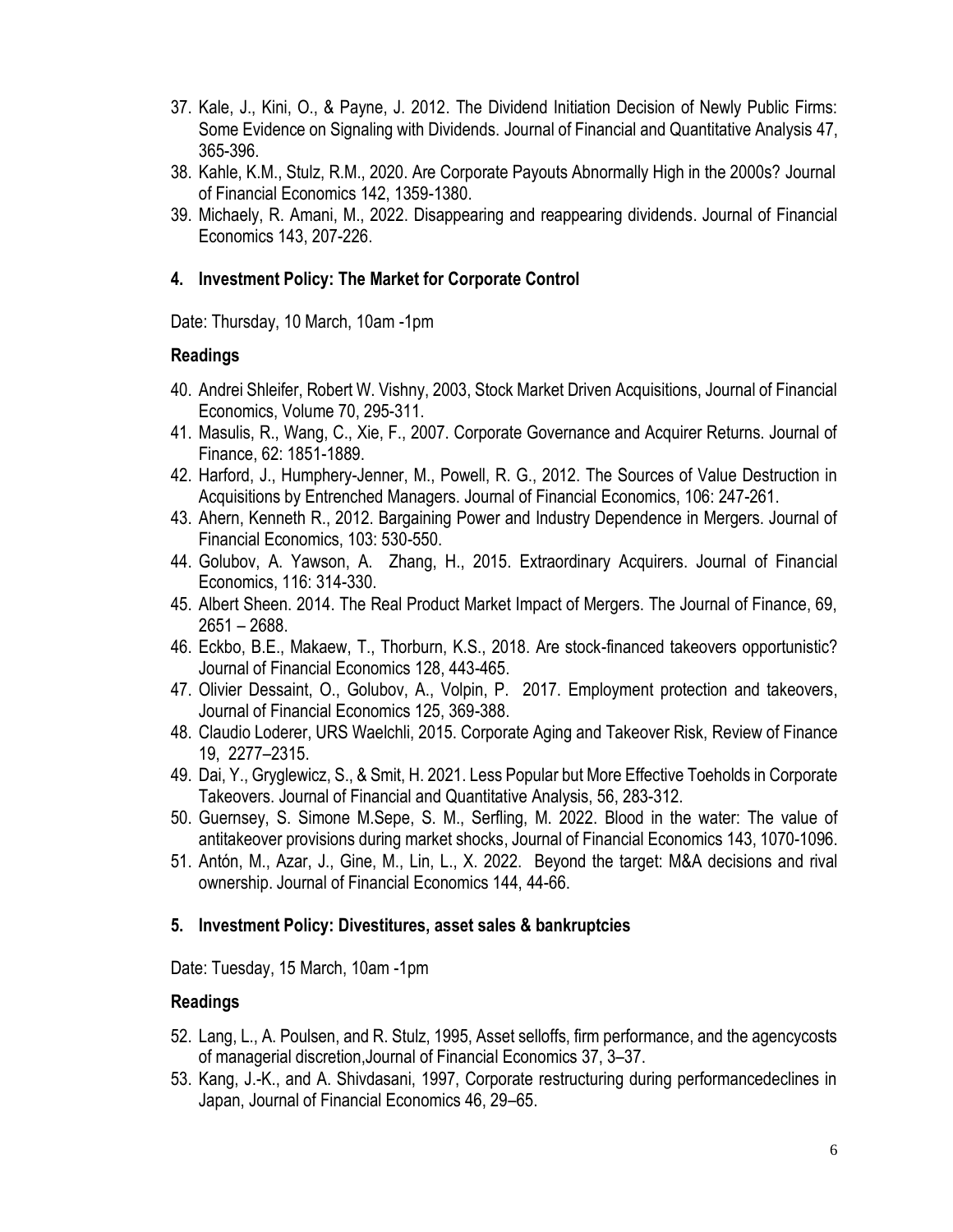- 54. Berger, P. G., Ofek, E. 1999. Causes and Effects of Corporate Refocusing Programs. Review of Financial Studies 12, 311–345.
- 55. Çolak, G. Whited, T. M. 2007. Spin-offs, Divestitures, and Conglomerate Investment. Review of Financial Studies 20, Pages 557–595.
- 56. Schlingemann, F. P., R. M. Stulz, and R. A. Walkling, 2002, Divestitures and the liquid-ity of the market for corporate assets,Journal of Financial Economics64, 117–144.
- 57. Gorbenko, A. S. 2019. How do valuations impact outcomes of asset sales with heterogeneous bidders? Journal of Financial Economics 131, 88–117.
- 58. Jain, B. A., Kini, O., Shenoy, J. 2011. Vertical divestitures through equity carve-outs and spinoffs: A product markets perspective. Journal of Financial Economics 100, 594-615.
- 59. Gorbenko, A. S. 2019. How do valuations impact outcomes of asset sales with heterogeneous bidders? Journal of Financial Economics 131, 88–117.
- 60. Gormley, T., Gupta, N., & Jha, A. 2018. Quiet Life No More? Corporate Bankruptcy and Bank Competition. Journal of Financial and Quantitative Analysis, 53(2), 581-611.
- 61. Heitz, A., & Narayanamoorthy, G. 2020. Creditor Rights and Bank Loan Losses. Journal of Financial and Quantitative Analysis, 1-43.
- 62. Lie, E., & Que, T. 2019. Union Concessions following Asset Sales and Takeovers. Journal of Financial and Quantitative Analysis, 54(1), 393-424.
- 63. Gantchev, N., Sevilir, M., Shivdasani, A. 2020. Activism and empire building. Journal of Financial Economics 138, 526-548.
- 64. Müller, K. 2022. Busy bankruptcy courts and the cost of credit. Journal of Financial Economics 143, 824-845.
- 65. Antill, S. Do the right firms survive bankruptcy? Journal of Financial Economics, In Press.

## **6. Role of Investment Banking in Corporate Finance**

Date: Thursday, 17 March, 10am -1pm

- 66. Corwin, S. A., Schultz, P., 2005. The role of IPO Underwriting Syndicates: Pricing, Information Production, and Underwriter Competition. Journal of Finance, 60: 443-486.
- 67. Golubov, A., Petmezas, D., Travlos, N. G., 2012. When it Pays to Pay your Investment Banker: New Evidence on the Role of Financial Advisors in M&As. Journal of Finance, 67: 271-312.
- 68. Agrawal, A., Cooper, T., Lian, Q., Wang, Q., 2013. Common Advisers in Mergers and Acquisitions: Determinants and Consequences. Journal of Law and Economics, 56: 691-740.
- 69. Sibilkov, Valeriy, McConnell, John J., 2014. Prior Client Performance and the Choice of Investment Bank Advisors in Corporate Acquisitions. Review of Financial Studies, 27: 2475- 2503.
- 70. Bao, J., Edmans, A., 2011. Do Investment Banks Matter for M&A Returns? Review of Financial Studies, 24: 2286-2315.
- 71. Chemmanur, T.J., Ertugrul, M., Krishnan, K., 2019. Is it the investment bank or the investment banker? A study of the role of investment banker human capital in acquisitions. Journal of Financial and Quantitative Analysis, 54, 587-627.
- 72. Nihat Aktas, Audra Boone, Alexander Witkowski, Guosong Xu, Burcin Yurtoglu, 2021. The Role of Internal M&A Teams in Takeovers, Review of Finance 25, 1047–1088.
- 73. Yawson, A., Zhang, H. 2021. Central Hub M&A Advisors, Review of Finance 25, 1817–1857.
- 74. 2021. Peer selection and valuation in mergers and acquisitions. Journal of Financial Economics.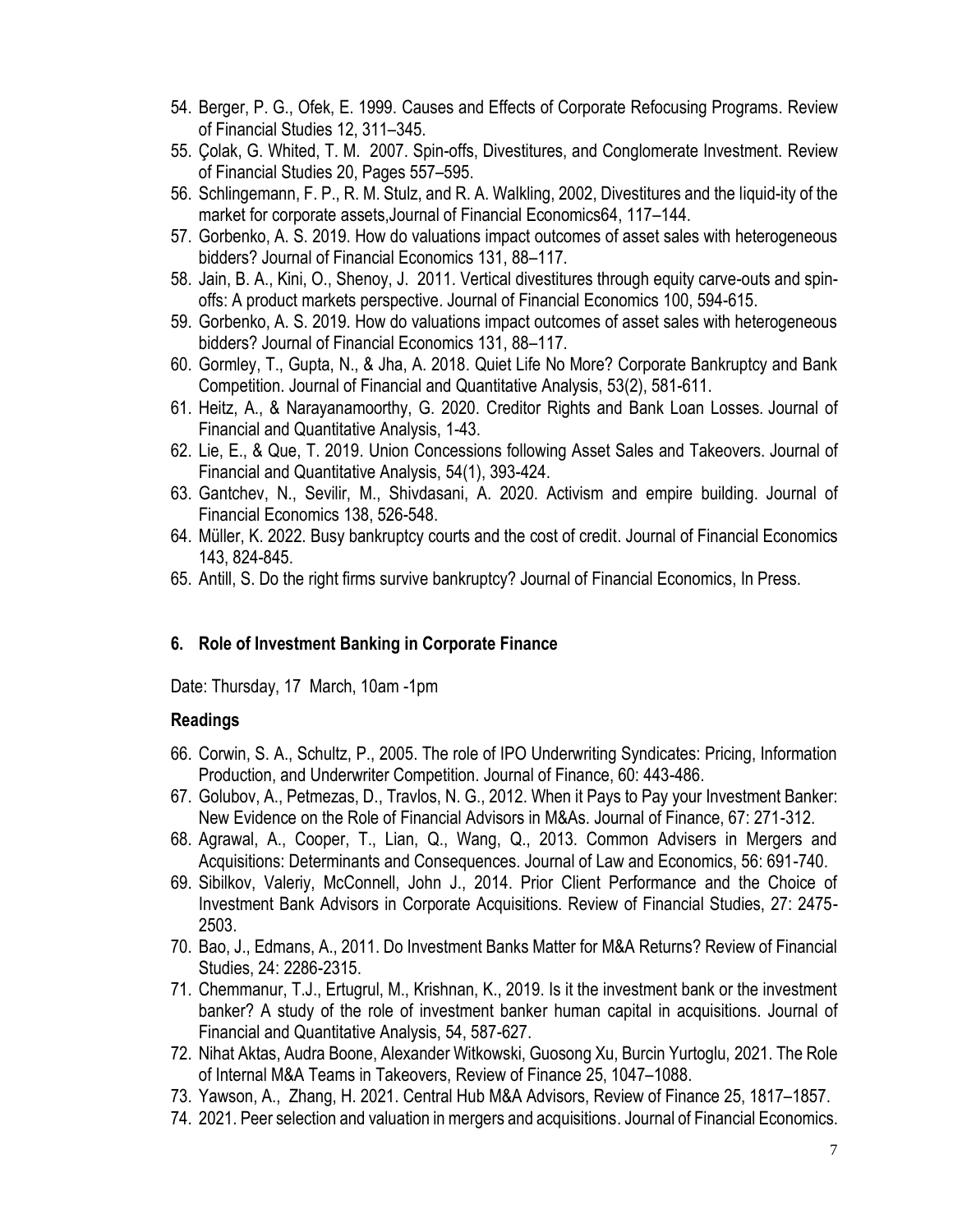# **7. Corporate Governance – Chief Executive Officers**

Date: Tuesday, 22 March, 10am -1pm

#### **Readings**

- 75. Malmendier, U & Tate, G 2005, 'CEO overconfidence and corporate investment', Journal of Finance, vol.60, no.6, pp. 2661-2700.
- 76. Malmendier, U., Tate, G., 2009. Superstar CEOs. Quarterly Journal of Economics, 124: 1593- 1638.
- 77. Custódio, C., Metzger, D., 2014. Financial Expert CEOs: CEO׳s work Experience and Firm׳s Financial Policies. Journal of Financial Economics, 114: 125-154.
- 78. Custódio, C., Metzger, D., 2013. How do CEOs Matter? The Effect of Industry Expertise on Acquisition Returns. Review of Financial Studies, 26: 2008-2047.
- 79. Banerjee, S., Humphery-Jenner, M., Nanda, V., 2015. Restraining Overconfident CEOs through Improved Governance: Evidence from the Sarbanes-Oxley Act. Review of Financial Studies, 28: 2812-2858.
- 80. Faleye, O., Kovacs, T., & Venkateswaran, A. (2014). Do Better-Connected CEOs Innovate More? Journal of Financial and Quantitative Analysis, 49(5-6), 1201-1225.
- 81. Hoitash, U., & Mkrtchyan, A. (2018). Recruiting the CEO from the Board: Determinants and Consequences. Journal of Financial and Quantitative Analysis, 53(3), 1261-1295.
- 82. Morten Bennedsen, Francisco P´erez-gonz´alez,and Daniel Wolfenzon, [Do CEOs Matter?](https://onlinelibrary.wiley.com/doi/10.1111/jofi.12897)  [Evidence from Hospitalization Events.](https://onlinelibrary.wiley.com/doi/10.1111/jofi.12897) Journal of Finance, 75, 1877 – 1911.
- 83. Benmelech, E & Frydman, C 2015, 'Military CEOs', Journal of Financial Economics, vol. 117, no.1, pp. 43-59.
- 84. Cain, MD & McKeon, SB 2016, 'CEO personal risk-taking and corporate policies', Journal of Financial and Quantitative Analysis, vol. 51 no.1, pp. 139-164.
- 85. El-Khatib, R, Fogel, K, Jandik, T 2015, 'CEO network centrality and merger performance'. Journal of Financial Economics, vol.116, no.2, pp. 349-382.
- 86. Li, M., Lu, Y., & Phillips, G. (2019). CEOs and the Product Market: When Are Powerful CEOs Beneficial? Journal of Financial and Quantitative Analysis, 54(6), 2295-2326.
- 87. Islam E., Jason Zein, J. 2020. Inventor CEO. Journal of Financial Economics 135, 505–527.
- 88. Ellis, J., Guo, L., & Mobbs, S. (2020). How Does Forced-CEO-Turnover Experience Affect Directors? Journal of Financial and Quantitative Analysis, 1-29.

#### **8. Corporate Governance – Board of Directors**

Date: Thursday, 24 March, 10am -1pm

- 89. Masulis, R. W., Zhang, E. J., 2019. How valuable are independent directors? Evidence from external distractions. Journal of Financial Economics, 132, 226-256.
- 90. Adams, R. B., Akyol, A. C., Verwijmeren, P. 2018. Director skill sets, Journal of Financial Economics,130, 641-662.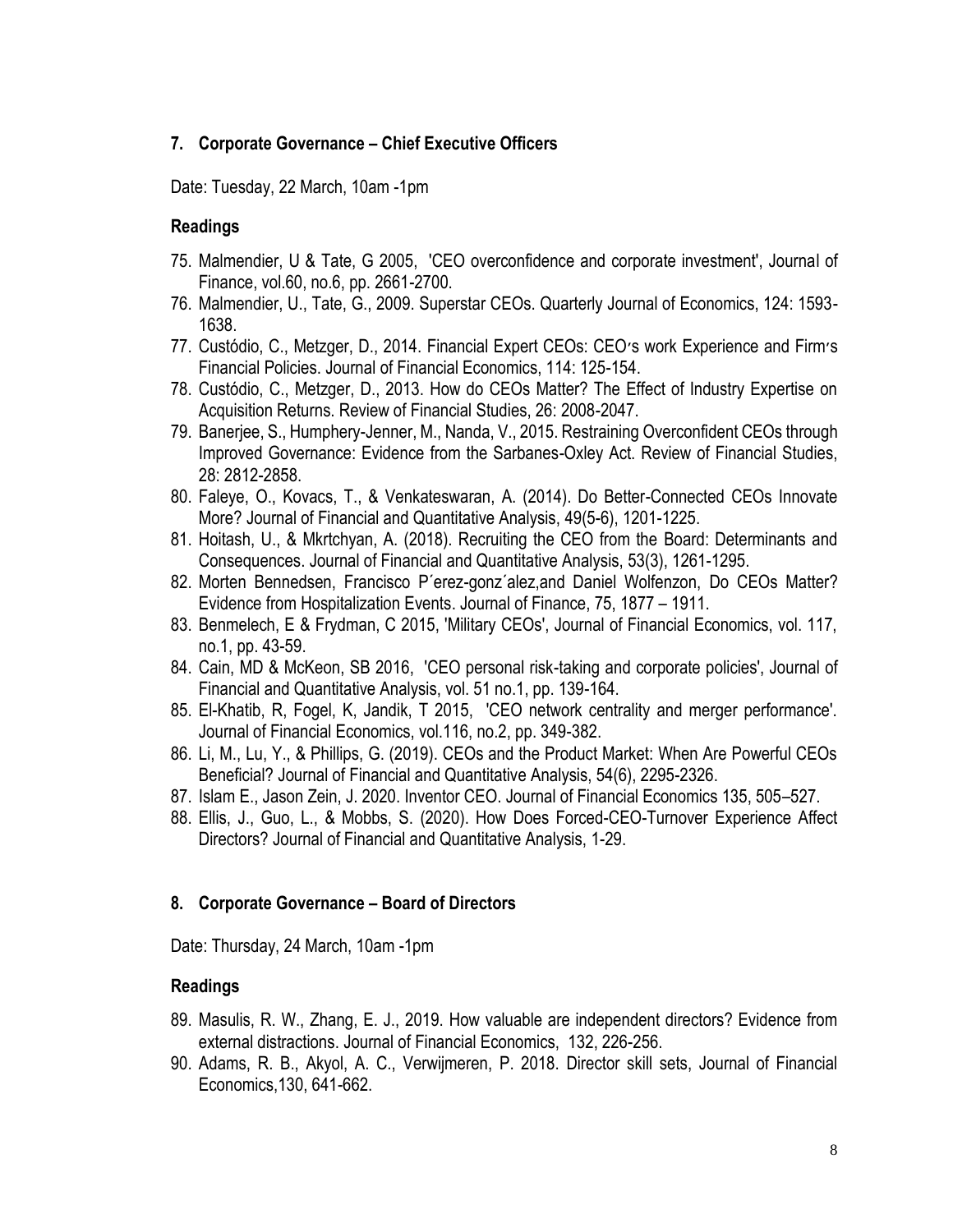- 91. Reena Aggarwal, R., Dahiya, S. Prabhala, N. R. 2019. The power of shareholder votes: Evidence from uncontested director elections. Journal of Financial Economics,133, 134-153.
- 92. Hermalin, B. and M. Weisbach, 1998. Endogenously Chosen Boards of Directors and Their Monitoring of Management, American Economic Review 88, 96 118.
- 93. Adams, R., B. Hermalin and M. Weisbach, 2010. Boards of Directors and their Role in Corporate Governance: A Conceptual Framework and Survey, Journal of Economic Literature 48, 58-107.
- 94. Cai, J. I. E., Garner, J. L., Walkling, R. A., 2009. Electing directors. The Journal of Finance, 64: 2389-2421.
- 95. Bouwman, C. H. S., 2011. Corporate Governance Propagation through Overlapping Directors. Review of Financial Studies, 24: 2358-2394.
- 96. Ran Duchin, John G. Matsusaka, Oguzhan Ozbas, 2008[. When are Outside Directors Effective?](http://www.sciencedirect.com/science/article/pii/S0304405X09002529) Journal of Financial Economics 96, 195-214.
- 97. Bang Dang Nguyen, Kasper Meisner Nielsen, 2010. [The Value of Independent Directors:](http://www.sciencedirect.com/science/article/pii/S0304405X10001741)  [Evidence from Sudden Deaths,](http://www.sciencedirect.com/science/article/pii/S0304405X10001741) Journal of Financial Economics 98, 550-567
- 98. Rüdiger Fahlenbrach, Angie Low, René M. Stulz, 2010. [Why do Firms Appoint CEOs as Outside](http://www.sciencedirect.com/science/article/pii/S0304405X10000139)  [Directors?](http://www.sciencedirect.com/science/article/pii/S0304405X10000139) Journal of Financial Economics, 97, 12-32.
- 99. Adams, R. B., Akyol, A. C., Verwijmeren, P. 2018. Director skill sets, Journal of Financial Economics,130, 641-662.
- 100. Shinwoo Kang, E Han Kim, Yao Lu, 2018. Does Independent Directors' CEO Experience Matter?, Review of Finance 22, 905–949.
- 101. An, H., Chen, C., Wu, Q., & Zhang, T. 2021. Corporate Innovation: Do Diverse Boards Help? Journal of Financial and Quantitative Analysis, 56, 155-182.

#### **9. Managerial Incentives - Corporate Decisions & Risk-taking**

Date: Thursday, 31 March, 10am -1pm

- 102. Edmans, A., Gabaix, X., Jenter, D. 2017. Executive Compensation: A Survey of Theory and Evidence. The Handbook of the Economics of Corporate Governance 1, 383-539.
- 103. Core, J.E., R.W. Holthausen, and D.F. Larcker, 1999, Corporate Governance, Chief Executive Officer Compensation, and Firm Performance, Journal of Financial Economics, 51(3), 371-406.
- 104. Core, J. E., Guay, W., Larcker D. F. 2008. The power of the pen and executive compensation. Journal of Financial Economics, 88, 1–25
- 105. Jensen, M.C., Murphy, K.J., 1990a. Performance pay and top-management incentives. Journal of Political Economy 98, 225 - 264.
- 106. K. J. Martijn Cremers, Yaniv Grinstein, 2014. Does the Market for CEO Talent Explain Controversial CEO Pay Practices?, Review of Finance 18, 921–960.
- 107. Mike Burkart, Konrad Raff, 2015. Performance Pay, CEO Dismissal, and the Dual Role of Takeovers, Review of Finance 19, 1383–1414.
- 108. Focke, F., Maug, E., Niessen-Ruenzi, A. 2017. The impact of firm prestige on executive compensation. Journal of Financial Economics, 123, 313–336.
- 109. Correa, R., Lel, U. 2016. Say on pay laws, executive compensation, pay slice, and firm valuation around the world. Journal of Financial Economics 122, 500–520.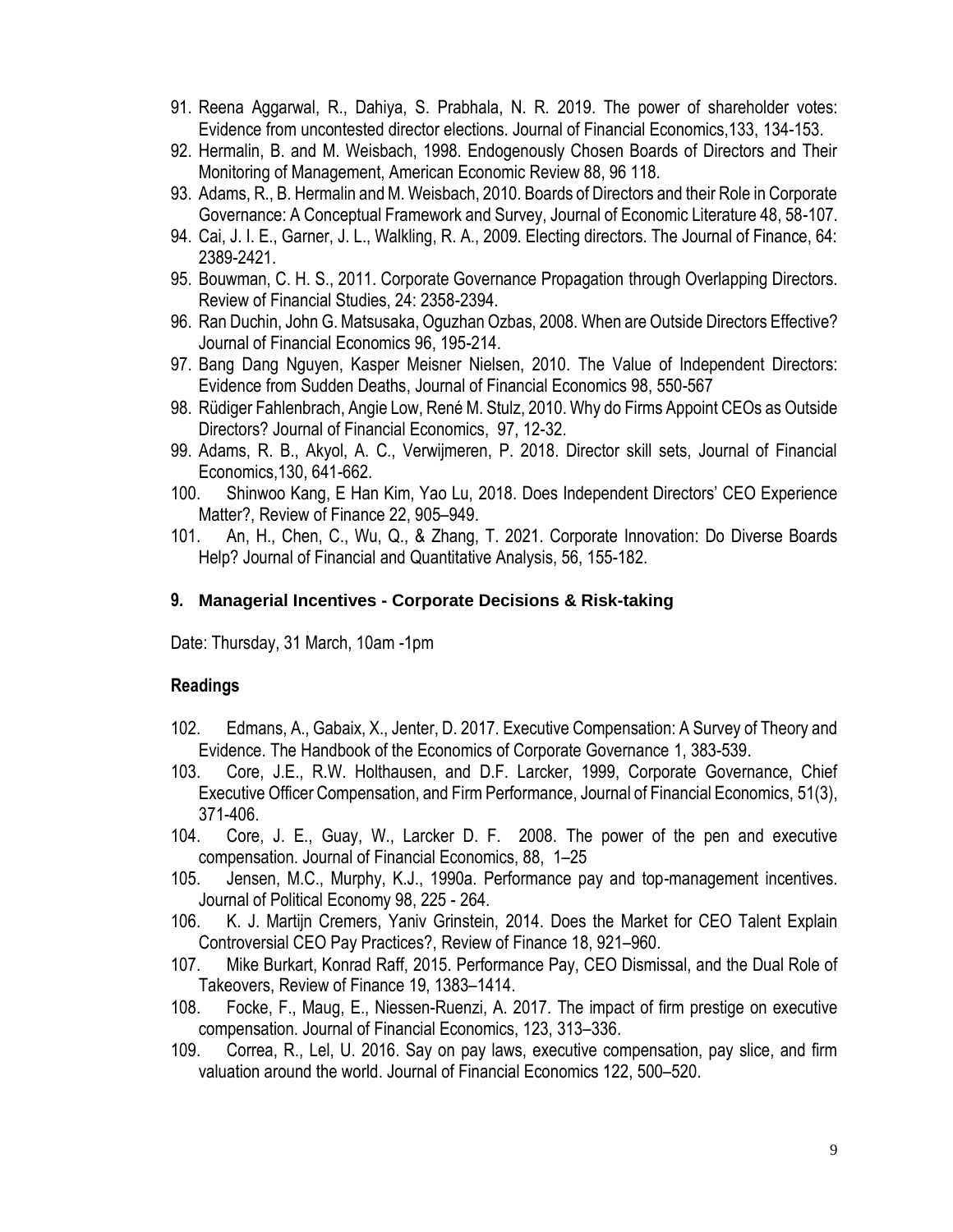- 110. Gillan,S. L., Hartzell, J. C., Koch, A., Starks, L. T., 2018. Getting the Incentives Right: Backfilling and Biases in Executive Compensation Data. Review of Financial Studies 31, 460– 1498.
- 111. Cebon, P., Hermalin, B. E., 2015. When Less Is More: The Benefits of Limits on Executive Pay. Review of Financial Studies 28, 1667–1700.
- 112. Hoi, C. K., Wu, Q., Zhang, H. 2019. Does social capital mitigate agency problems? Evidence from Chief Executive Officer (CEO) compensation. Journal of Financial Economics 133, 498-519.
- 113. Denis, D. K., Jochem, T. Rajamani, A. 2020. Shareholder governance and CEO compensation: The peer effects of Say on Pay. Review of Financial Studies 33, 3130–3173.
- 114. ClaireLiu, C., Ronald W.Masulis, R. W., Stanfield, J., 2021. Why CEO option compensation can be a bad option for shareholders: Evidence from major customer relationships. Journal of Financial Economics 142, 453-481.

#### **10. Methodological Approaches in Corporate Finance**

Date: Thursday, 7 April, 10am -1pm

#### **Readings**

- 115. Roberts, M. and T. Whited, 2013, Endogeneity in Empirical Corporate Finance, Handbook of the Economics of Finance (PA), 493-572.
- 116. Karpoff, J. and M. Wittry, 2018, Institutional & Legal Context in Natural Experiments: The Case of State Anti-Takeover Laws, Journal of Finance, 73(2), 657-714.
- 117. Bertrand, M. and S. Mullainathan, 2003, Enjoying the Quiet Life? Corporate Governance and Managerial Preferences, Journal of Political Economy, 111, 1043-1075.
- 118. Chaney, T., D. Sraer and D. Thesmar, 2012, The Collateral Channel: How Real Estate Shocks Affect Corporate Investment, American Economic Review, 102, 2381-2409.
- 119. Gormley, T. and D. Matsa, 2014, Common Errors: How to (and Not to) Control for Unobservable Heterogeneity, Review of Financial Studies, 27(2), 617-661.
- 120. Roberts, M. and T. Whited, 2013, Endogeneity in Empirical Corporate Finance, Handbook of the Economics of Finance (PA), 493-572 (sections on Matching and DDR).
- 121. Chemmanur, T. and X. Tian, 2018, Do Antitakeover Provisions Spur Corporate Innovation? A Regression Discontinuity Analysis, Journal of Financial and Quantitative Analysis, 53(3), 1163-1194.
- 122. Bena, J. and T. Xu, 2013, Competition and Ownership Structures of Closely-Held Firms, Review of Financial Studies, 30(5), 1583-1626.
- 123. Mitton, T. 2022, Methodological Variation in Empirical Corporate Finance. The Review of Financial Studies 35, 527–575.

#### **11. Presentation of Research Proposal in Empirical Corporate Finance**

Date: Thursday, 28 April, 10am -1pm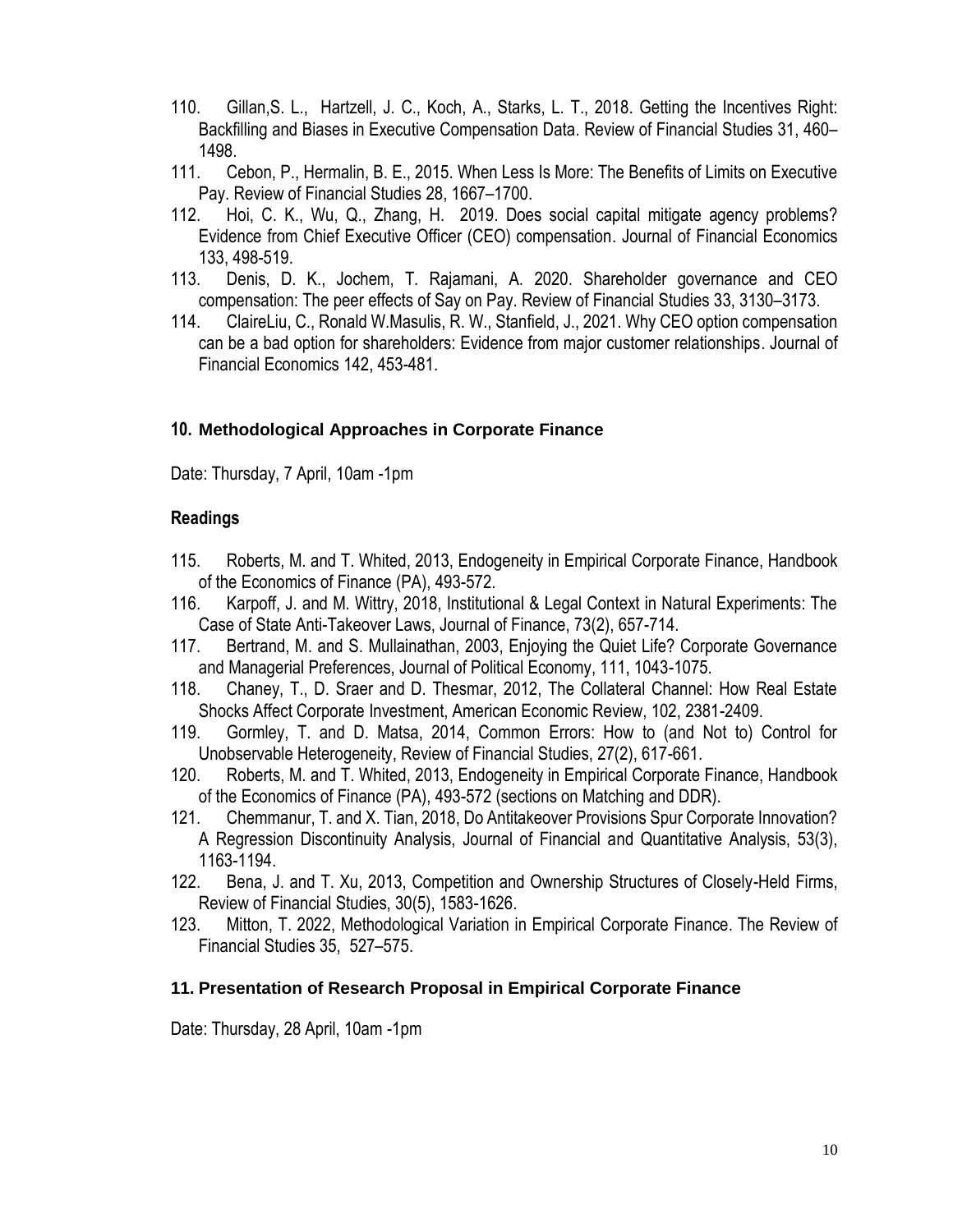# **12. ASSESSMENT**

To pass this course you must undertake each assessable component listed in the table below and receive at least a PASS grade in each, individual component. A failure to satisfy any component will result in a FAIL grade for the course.

# **ASSESSMENT SUMMARY**

The assessment components are as follows:

| <b>Assessment</b>                                                             | Due Date and<br>time                                                                                | Requirement                                                                               | Weighting | <b>Related</b><br><b>Course</b><br>Learning<br><b>Outcomes</b> |
|-------------------------------------------------------------------------------|-----------------------------------------------------------------------------------------------------|-------------------------------------------------------------------------------------------|-----------|----------------------------------------------------------------|
| Research<br>questions and<br>answers, novel<br>research ideas<br>and quizzes. | This is<br>determined in<br>class.                                                                  | You must submit<br>your research<br>question and and<br>answer on the<br>topic presented. | 30%       | CLO1, CLO2,<br>CLO <sub>3</sub>                                |
| Presentation of<br>the relevant<br>literature                                 | This is<br>determined in<br>the class, but<br>usually you<br>have one to<br>two weeks to<br>prepare | Presentation &<br>electronic<br>submission of the<br>powerpoint slides.                   | 30%       | CLO1, CLO2,<br>CLO <sub>3</sub> CLO <sub>4</sub>               |
| Research<br>Proposal                                                          | Thursday 28<br>April                                                                                | Presentation &<br>submission of a<br>research proposal.                                   | 40%       | CLO1, CLO2,<br>CLO <sub>3</sub> CLO <sub>4</sub>               |

Note:

(i) Further details of the assessments will be discussed in class.

(ii) Work will be graded based on effort, not necessarily success in completing the tasks.